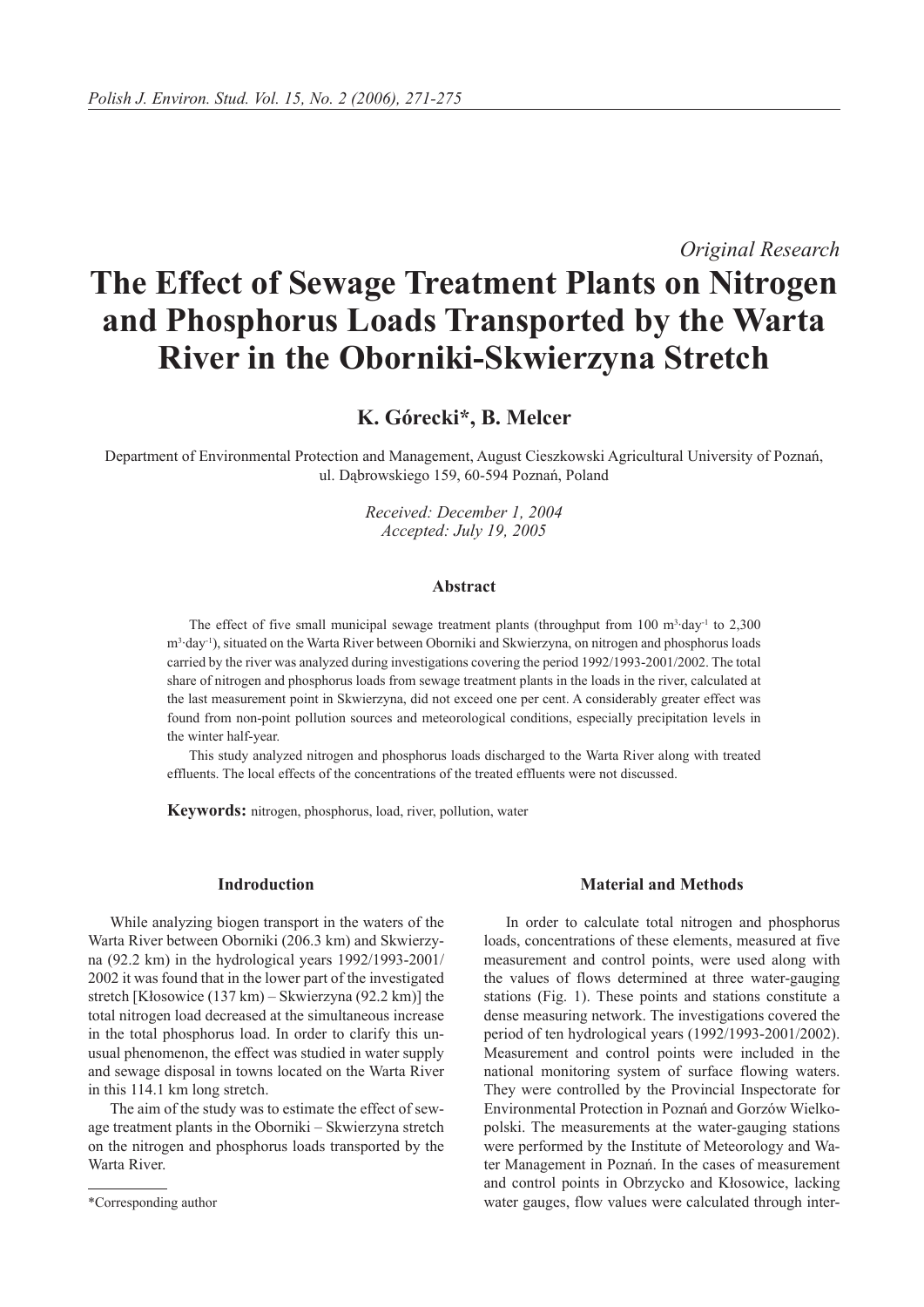

Fig. 1. Location of measurement and control points, water-gauging stations and sewage treatment plants in the Warta River stretch between Oborniki and Skwierzyna.

polation based on the area of subcatchments. This method is routinely used by the Institute of Meteorology and Water Management and consists in calculating flow levels depending on the increase in catchment areas. The areas of subcatchments for these two measurement points were determined on the basis of 1:200,000 maps using SKW-ER software. With the use of the JAWO program (derived from Polish "Jakość Wody" – Water Quality), diurnal, monthly and annual loads of total nitrogen and phosphorus were obtained. The load was calculated as a quotient of concentration of a given element or compound and the level of water flow on the day a given water sample was collected for analysis. This parameter presents loads of pollutants transported by the river more accurately than pollutant concentrations.

Water supply and sewage disposal were investigated for municipal sewage treatment plants with throughputs exceeding  $20,000 \text{ m}^3$  year<sup>1</sup>. Sewage treatment plants in Oborniki, Obrzycko, Wronki, Sieraków and Międzychód were included in this category (Fig. 1). On the basis of data contained in inspection reports of Provicial Environmental Inspectorates in Poznań and Gorzów Wielkopolski, and information obtained directly from the sewage treatment plants, the following data were established: the precise location of effluent treatment plant discharge, the year of startup, the type of applied sewage treatment technology and the diurnal volume of sewage effluent discharge.

In order to determine the degree of nitrogen and phosphorus reduction, the following assumptions were adopted. Concentrations of nitrogen and phosphorus in untreated sewage were assumed after Kutera [1] to be at the level of 58  $gN·m<sup>3</sup>$  and 8  $gP·m<sup>3</sup>$ , respectively. Removal efficiency of nitrogen and phosphorus in mechanical treatment plants is only 10%. In case of sew-

age treatment plants equipped with the mechanical and biological technology, the efficiency of nitrogen and phosphorus removal is assumed to be 50% and 40%, respectively. For mechanical-biological sewage treatment plants with improved tertiary sewage treatment the degree of reduction for both nitrogen and phosphorus was assumed to be 88% ([2], consultations with Prof. Ryszard Błażejewski of the Department of Hydraulic Engineering, August Cieszkowski Agricultural University of Poznań). Data on nitrogen and phosphorus concentrations in crude sewage and treated effluents given for the sewage treatment plants were incomplete and not very reliable.

In order to determine whether samples collected at measurement and control points are not located in the stream of treated effluents, the lengths of stretches in which effluents become thoroughly mixed with the river water were calculated. The dispersion of treated effluents was calculated using formulas proposed by Bleninger et al. [3]. With the formula  $L_{\text{mv}} = 50h$  it is possible to calculate the distance on which vertical mixing occurs, where "h" is the depth of the river in meters. The other formula,  $L_{mb} = 7(B/h)B$  defines the distance which has to be covered by water so that effluent particles could be dispersed in the transverse direction, i.e. be thoroughly mixed with the river water (B – river width in meters).

In order to establish meteorological conditions, diurnal and monthly precipitation totals were collected for the investigated ten years from three precipitation gauging stations and one meteorological station from the catchment basin of the Warta River, together with diurnal and monthly average air temperatures for four meteorological stations of the central western Poland region.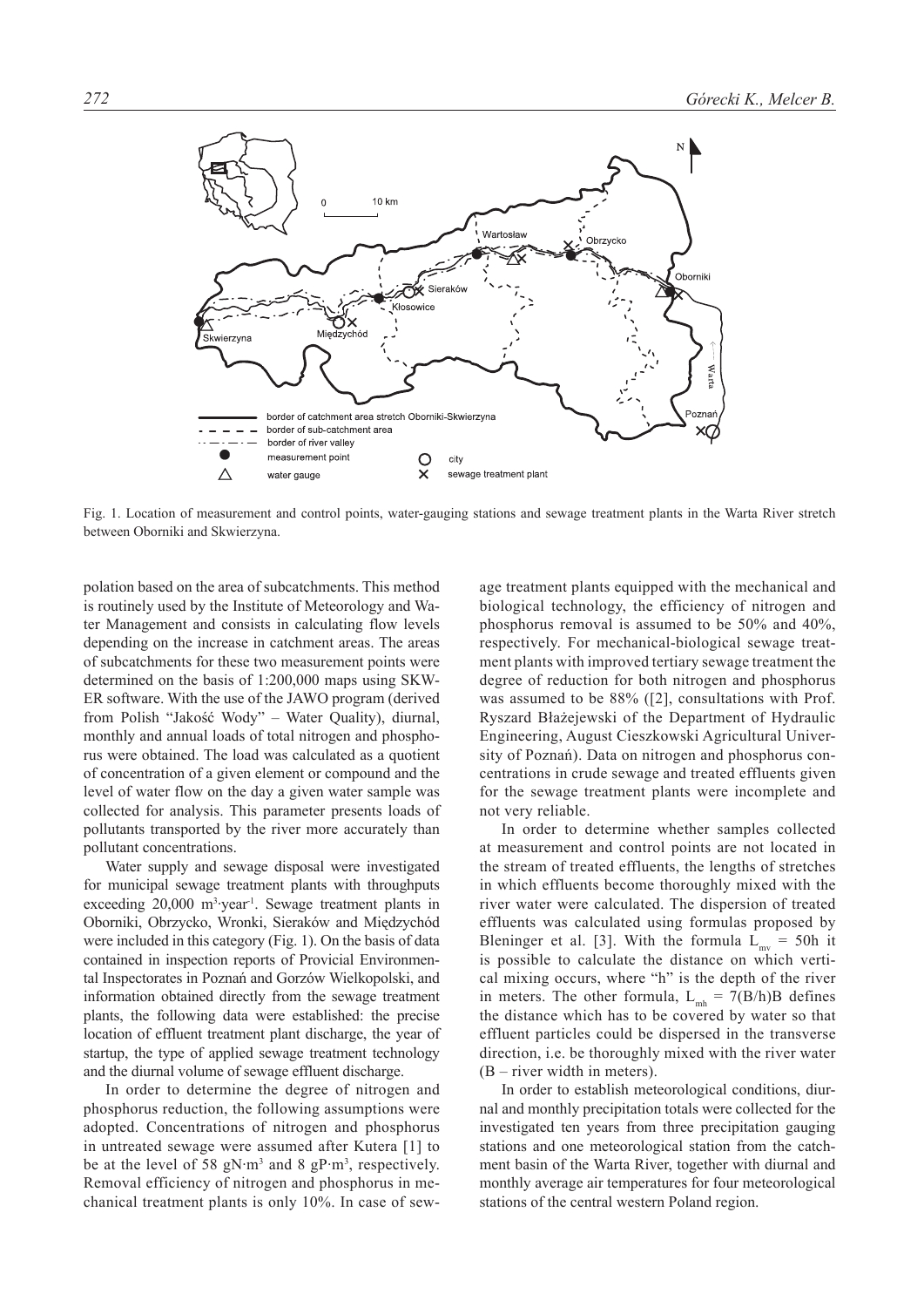

Fig. 2. Mean annual loads of total nitrogen and phosphorus transported by the Warta River in the years 1992/1993-2001/2002.

#### **Results**

Total nitrogen load discharged by the Warta in the investigated decade fell within a very wide range of 10,500-  $-40,700$  Mg·year<sup>1</sup> (Fig. 2). Usually bigger loads were observed in Oborniki. Only in the years 1998/1999 and 2000/2001 nitrogen load calculated in Skwierzyna was slightly higher than in Oborniki. Especially high nitrogen loads were recorded in 1993/1994 and 1998/1999, in which high flow values and total nitrogen concentrations were observed in the Warta waters.

Total nitrogen loads in the years 1992/1993-2001/2002 fell within the 730-2000 Mg·year<sup>-1</sup> range. Only in the year 1995/1996 was the phosphorus load in Oborniki slightly higher than in Skwierzyna. This was caused primarily by climatic conditions, especially very low temperature (- 0.8°C) and low precipitation (110 mm) in the winter halfyear. Phosphorus from non-point sources enters surface waters first of all along with soil particles; meteorological conditions prevalent in that year reduced the process of erosion. Only in that year a decrease in total phosphorus concentration was found in the river waters between Kłosowice and Skwierzyna.

Fig. 2 presents dates of startup or modernization of municipal sewage treatment plants found between Oborniki and Skwierzyna, and of the Central Sewage Treatment Plant for the city of Poznań. Small sewage treatment plants did not have any considerable effect on nitrogen and phosphorus loads transported by the river. The startup of the biological installation of the Central Sewage Treatment Plant in Poznań resulted in a significant decrease in water nitrogen and phosphorus concentrations. Due to higher flows in the years 1999/2000-2001/2002 it did not bring about a decrease in the loads. In that period average

annual total nitrogen concentration dropped from 4.56 to 4.25 mgN·dm-3, whereas that of total phosphorus from 0.31 to 0.20 mgP·dm-3, respectively. Very high precipitation in the winter half-year (332 mm, 319 mm), observed in 1993/1994 and 1998/1999, probably contributed to considerable amounts of nitrates being leached from soil. It seems that non-point sources have a more significant effect on nitrogen and phosphorus loads.

Międzychód is a town which discharges the highest amounts of treated effluents in the investigated river stretch (818,901 m<sup>3</sup>·year<sup>1</sup>) (Table 1). Before 1998 municipal sewage in that town was only treated mechanically. The lowest amounts of effluents are discharged by the sewage treatment plant in Obrzycko (39,591 m<sup>3</sup>·year<sup>1</sup>). This plant was opened in 1991 and treats sewage mechanically and biologically. The highest loads of nitrogen and phosphorus (30.3 MgN·year<sup>-1</sup> and 4.2 MgP·year<sup>-1</sup>) are introduced to the Warta along with the municipal sewage of Wronki. Only 22.7% of all municipal sewage produced by that town is treated there. The rest is discharged to the river in the crude form. High amounts of nitrogen and phosphorus (26.4 MgN·year<sup>1</sup> and 3.7 MgP·year<sup>1</sup>) were discharged to the Warta by Oborniki. Before the startup of a modern sewage treatment plant in 2001, large quantities of municipal sewage were discharged into the river untreated or treated only mechanically.

The share of nitrogen and phosphorus loads in the treated effluents of towns located between Oborniki and Skwierzyna in the load transported by the Warta River in the investigated stretch was studied in two periods. The first, covering the years 1993-95, pertains to the period when the analyzed plants either did not exist, or were being modernized. The other period covers the last year of the study (2002), in which most of the sewage treatment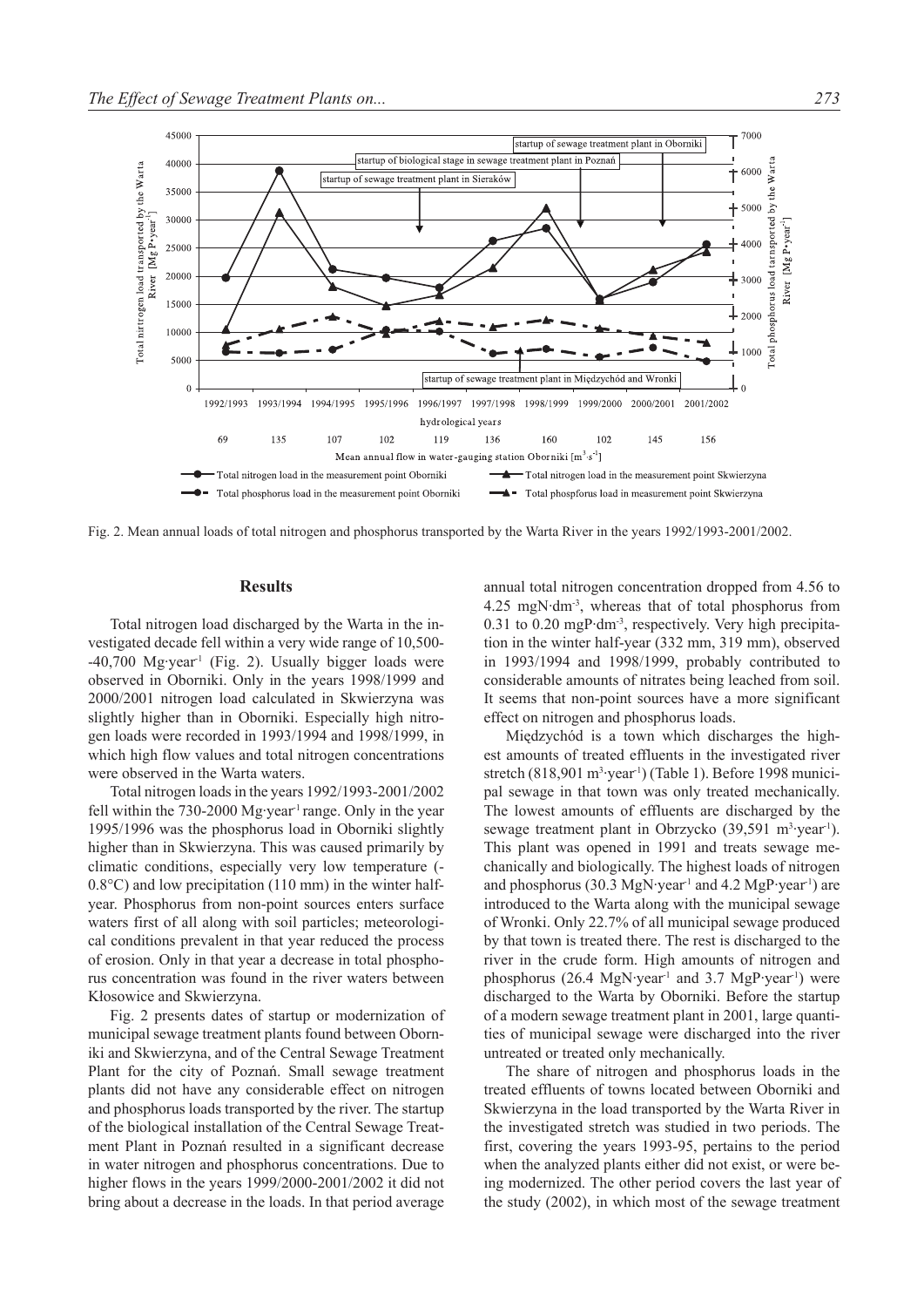| Town       | Sewage<br>volume<br>$[m^3$ year <sup>1</sup> ] | Nitrogen<br>load<br>[Mg·year <sup>1</sup> ] | Phosphorus<br>load<br>$[Mg\text{-}year1]$ |  |
|------------|------------------------------------------------|---------------------------------------------|-------------------------------------------|--|
| Międzychód | 818901                                         | 16.3                                        | 2.2                                       |  |
| Oborniki   | 796183                                         | 26.4                                        | 3.7                                       |  |
| Wronki     | 588482                                         | 30.3                                        | 4.2                                       |  |
| Sieraków   | 281072                                         | 2.0                                         | 0.3                                       |  |
| Obrzycko   | 39591                                          | 1.1                                         | 0.2                                       |  |
| Total      | 2,524,229                                      | 76.1                                        | 10.6                                      |  |

Table 1. Nitrogen and phosphorus loads discharged to the Warta from larger towns between Oborniki and Skwierzyna in the years 1992/1993-2001/2002.

plants operated appropriately. In the years 1993-95 the share of nitrogen and phosphorus in effluents discharged to the Warta River constituted only 0.3% and 0.52% load carried by the river in Skwierzyna. In 2002 it decreased to 0.09% and 0.25%, respectively (Table 2). A considerable improvement may be observed in the degree of discharged effluent treatment. Average annual municipal sewage effluents from the towns of Oborniki, Obrzycko, Wronki, Sieraków and Międzychód amount to approx. 2.5 million m3 (Table 1). It is only 0.06% average annual water flow in Skwierzyna (ca. 4,500·mln m<sup>3</sup>·year<sup>1</sup>).

The increment in the water flow in the Warta in the section between Oborniki and Skwierzyna is ca 533·10<sup>6</sup> m<sup>3</sup> year<sup>1</sup>. Sewage discharged in this section accounts for only 0.5% of this volume. At the 200-fold effluent dilution with river water the local impact in practice is slight. This confirms the fact that nitrogen and phosphorus loads generated from municipal sewage in small towns (up to 12,000 inhabitants) have an insignificant effect on the size of nitrogen and phosphorus loads carried by a large river (Table 2).

The distance in which vertical mixing of municipal sewage effluents discharged by towns occurs in the Warta River ranged from 190 m in Oborniki to 136 m in Sieraków. Transverse mixing is more important due to the effect of sewage on pollutant concentrations at measurement points. Complete mixing of sewage effluents with river water requires the following distances: Oborniki – 13 km, Obrzycko – 14 km, Wronki – 16 km, Sieraków

– 19 km and Międzychód – 10 km. Taking into consideration the river bank on which sewage effluents were discharged and water was collected for analysis, it may be stated that only the measurement and control point in Oborniki (206.3 km) was directly subjected to the effect of sewage effluents from Oborniki, discharged upriver. Sewage effluent discharge at that point was discontinued in the middle of the year 2000, which manifested itself by a decrease in the average annual concentration of total nitrogen and nitrogen according to Kjeldahl, recorded at Oborniki.

#### **Discussion**

According to Bernacka and Pawłowska [4], nitrogen and phosphorus removal efficiency in plants with the mechanical and biological tertiary sewage treatment system is 75% and 87%, respectively.

While analyzing water supply and sewage disposal in towns located on the Warta River between Oborniki and Skwierzyna it was calculated that the share of effluents from those towns is slight in comparison to the total pollution amount transported by the river. The average annual loads of nitrogen and phosphorus discharged together with effluents to the Warta above Oborniki in the years 1993-1998 was 2,371 Mg·year<sup>1</sup> of nitrogen, 329 Mg·year<sup>1</sup> of phosphorus, which constituted 10 and 30%, respectively, of the load found in the Warta at Oborniki [2]. Effluents discharged by the Central Sewage Treatment Plant for the city of Poznań account for the highest share in this respect. In 1998 they introduced 2,652.5 Mg nitrogen, while the total load in the Warta River was then 26,286.2 Mg.

In 1992 the share of nitrogen and phosphorus from municipal sewage treatment plants in the load discharged to the river was estimated at 55% [5]. In Germany the estimated share of point sources of pollution in 1995 was 40% nitrogen and 50% phosphorus [6]. The share of treated sewage effluents in the nitrogen and phosphorus loads carried by the Drawa River was 2.72 and 3.39%, respectively, whereas in the case of the Gwda River it was higher, amounting to 4.97 and 5.74%, respectively [7].

Very high loads of total nitrogen were observed in the Prosna River in the years  $1993/1994$  (4,667.4 Mg·year<sup>1</sup>) and  $1997/1998$  (5,172.8 Mg·year<sup>1</sup>). In the catchment of

| Table 2. Contribution of towns located on the Warta between Oborniki and Skwierzyna to total nitrogen and phosphorus loads in Skwierzyna. |  |  |
|-------------------------------------------------------------------------------------------------------------------------------------------|--|--|
|                                                                                                                                           |  |  |

| Load                           | Units                        | Total nitrogen load |              | Total phosphorus load |              |
|--------------------------------|------------------------------|---------------------|--------------|-----------------------|--------------|
|                                |                              | years<br>1993-1995  | year<br>2002 | years<br>1993-1995    | year<br>2002 |
| Transported by the Warta River | $Mg \cdot year$ <sup>1</sup> | 20020.4             | 24390.2      | 1617.8                | 1270.7       |
| Discharged from five towns     | $Mg \cdot year$ <sup>1</sup> | 59.39               | 23.14        | 8.36                  | 3.18         |
|                                | $\frac{0}{0}$                | 0.30                | 0.09         | 0.52                  | 0.25         |